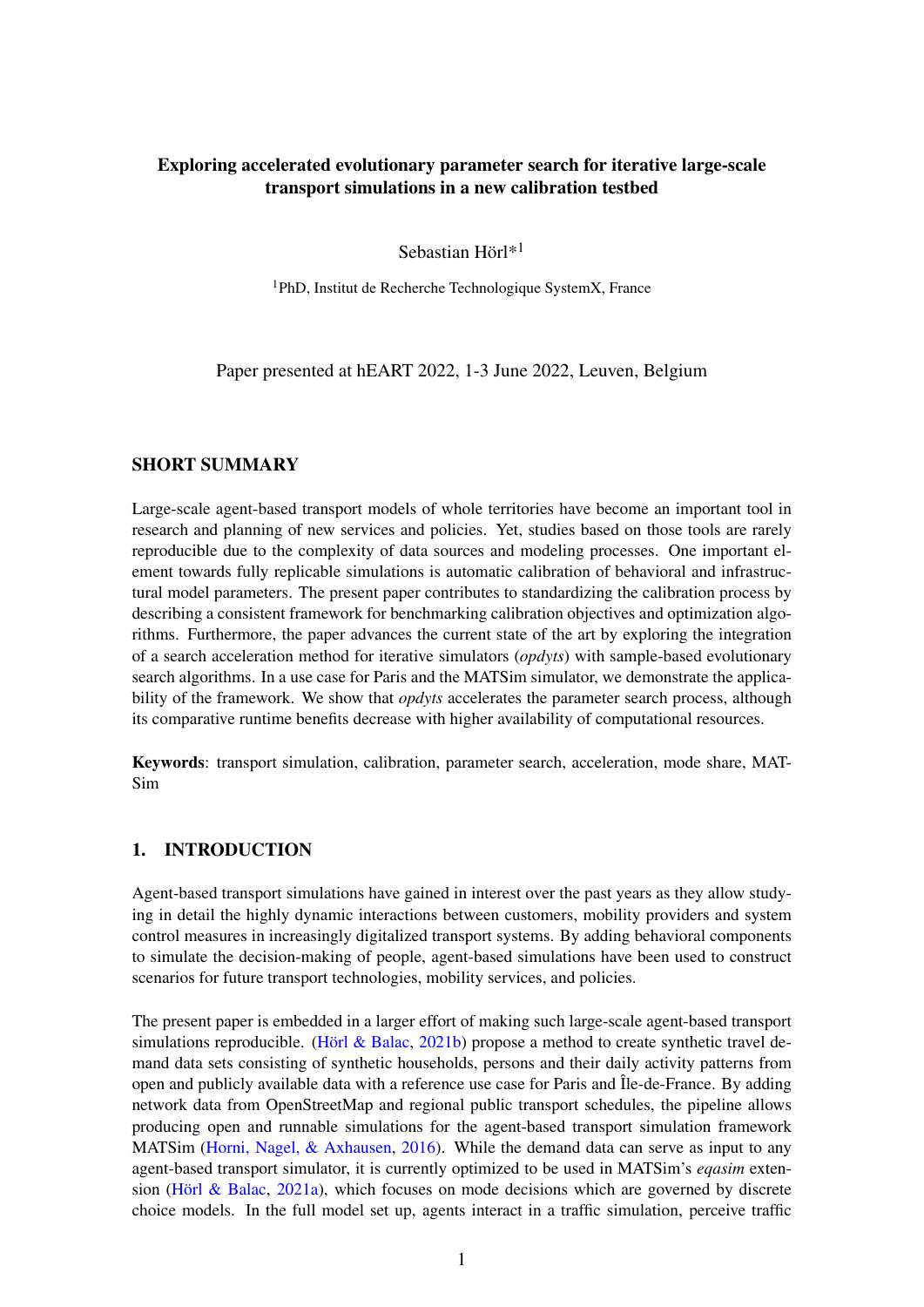conditions and perform mode decisions for the trips in their daily schedules after a one-day simulation. After, their updated daily schedules are simulated again, until the decision of the agents and the traffic conditions reach a stochastic equilibrium state. The process is iterative and dependent on input parameters that value travel time, monetary costs or line switches when comparing different mode alternatives.

While the choice model parameters can be estimated from (proprietary) survey data, key metrics such as mode shares or network flows will still show differences when compared with reference data sets. Hence, both demand-side (behavioral) and supply-side (network) parameters need to be adjusted to achieve a high correspondence with reference data.

So far, the calibration process has been performed manually with a researcher proposing a set of parameters, running the simulation and comparing the resulting metrics with reference data. However, within the scope of reproducibility, we are interested in establishing an automated pipeline from raw data sets to the final calibrated simulation. In this context, the process of model parameter calibration needs to be automated. Having in mind that large-scale agent-based transport simulations have high demand in computation time, using efficient and adapted algorithms is a key requirement.

## 2. BACKGROUND

In the context of MATSim, some efforts of automatic calibration have been presented. [\(He et](#page-8-3) [al.,](#page-8-3) [2021\)](#page-8-3) regard MATSim as a black box with input parameters and an objective value as output to calibrate network flows using the SPSA approach [\(Spall,](#page-8-4) [1998\)](#page-8-4). [\(Agarwal, Flötteröd, &](#page-8-5) [Nagel,](#page-8-5) [2017\)](#page-8-5) describe a proof-of-concept for calibrating mode choice parameters using a search acceleration strategy proposed by [\(Flötteröd,](#page-8-6) [2017\)](#page-8-6). Apart from those efforts, no readily useable calibration framework and benchmark for MATSim or similar simulators exist, which is an endeavor that will be backed by the present research.

A common approach to perform parameter optimization for stochastic functions without calculable derivatives is black-box optimization. Various known optimization approaches such as SPSA. A common class of approaches are covered by Evolutionary Search (ES) strategies. Those algorithms are usually population-based in that in every iteration, a set of potential candidates is generated. Usually, these candidates are generated by mutating or recombining well-performing parameter choices from previous generations. A frequently used approach is Covariance Matrix Adaptation ES [\(Hansen,](#page-8-7) [2006\)](#page-8-7) with CMA- $(\lambda, 1)$ -ES being one specific version. Briefly summarized, the algorithm is based on a normal distribution with a mean and covariance matrix that is adapted, based on the performance of new proposed parameters. Specifically, the simple  $(\lambda,1)$ variant prescribes to sample  $\lambda$  new candidates from the given distribution in each iteration and replaces the current mean with the most successful candidate if it is better than the current best. An implementation of CMA- $(\lambda, 1)$ -ES in pseudocode can be found in [\(Igel, Suttorp, & Hansen,](#page-8-8) [2006\)](#page-8-8).

Any black box algorithm can be used to calibrate model parameters, as long as the specific model can be packaged as a function with input parameters and a resulting output value. It is, hence, possible to calibrate a MATSim simulation using  $CMA-(\lambda,1)$ -ES. However, speeding up the calibration process means exploiting specificities of the simulator. One of the major features of MATSim is that it progresses iteratively, and that the calculations in one iteration are only dependent on the previous state. The latter property especially means that the simulation state can be saved and restarted later on. Based on these properties, [\(Flötteröd,](#page-8-6) [2017\)](#page-8-6) proposes the search acceleration method *opdyts* that not only operates on full simulation runs, but takes into account transitional states. In brief, the algorithm requires the user to propose a set of *N* parameter candi-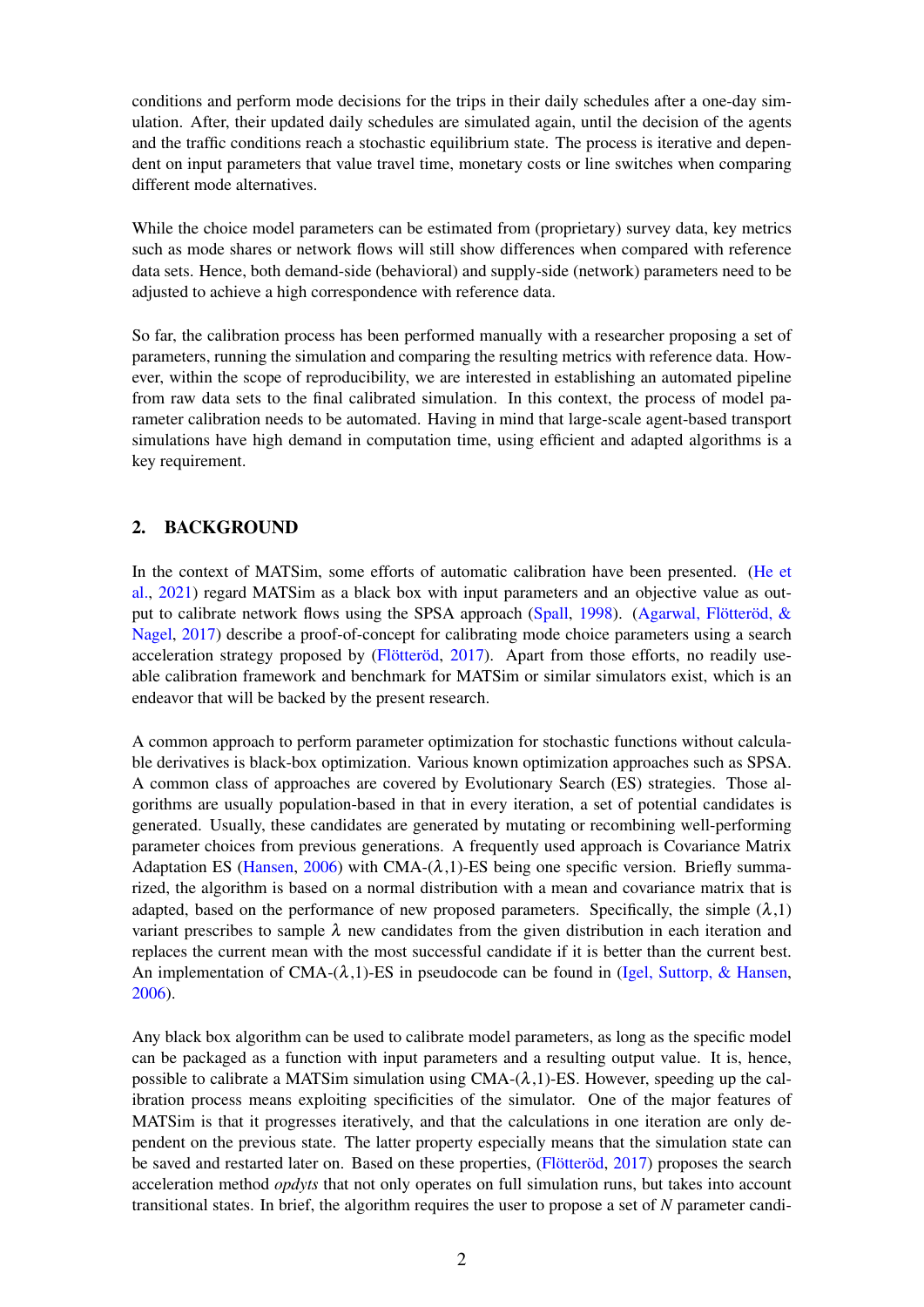<span id="page-2-0"></span>

Figure 1: Structure of the calibration loop

dates, which are then implemented in respective simulation runs indexed by  $k \in \{1,...,N\}$ . Each run is then transitioned for *T* steps, which are represented, for instance, by the iterations of a MAT-Sim simulation. After, sequentially, one run *k* is selected based on the transitional performance of all existing runs and transitioned for another  $T$  steps. This process is repeated and aims at pushing forward runs with promising transitional states and ignoring others early on in the process. Once a full run completes, it is registered as the new best candidate. Subsequent *opdyts* iterations are started from the last state of the best run. [\(Flötteröd,](#page-8-6) [2017\)](#page-8-6) leaves mostly open how to generate parameter candidates initially or before an *opdyts* iteration. In the paper, an example of a city tax simulation is provided in which hourly fees are varied in discrete quantities of  $\pm 0.25$ . Hence, a full enumeration of changing the fee levels is proposed.

In more general cases, parameters may be continuous, a scenario for which no advice is given by [\(Flötteröd,](#page-8-6) [2017\)](#page-8-6). Structurally, a mecahnism is required that (1) allows a user to sample *N* different parameter vectors from a proposal distribution, and (2) allows letting the user feed back exactly one winning parameter set and its objective value. These properties are fulfilled by many sampling-based black-box optimization algorithms, notably elitist ES such as  $CMA-(\lambda,1)$ -ES.

# 3. METHODOLOGY

The larger aim of the research presented here is to systematically benchmark different calibration objectives, optimization algorithms and their hyperparameters to arrive at automatically calibrated versions of standard simulations within the MATSim framework, such as the *eqasim* use case for Île-de-France.

For that purpose, a calibration/optimization framework has been developed that provides implementations for a large range of existing black box algorithms and standardized components for MATSim that allow to extract information to calculate various calibration objectives.

# *Optimization loop*

We propose a classic optimization loop in which an algorithm proposes one or multiple parameter vectors that are executed in a simulation environment. Once the simulation runs have finished, an objective value is calculated for each run which quantifies the mismatch between simulation and reference data. The objective values are fed back to the optimization algorithm, which enters into the next iteration. The process is visualized in Figure [1.](#page-2-0)

The process is implemented in a modular Python framework, which is available online<sup>[1](#page-2-1)</sup> and which can be easily applied to any (transport) simulator by exposing a number of actions to the framework:

<span id="page-2-1"></span><sup>1</sup><https://github.com/sebhoerl/boptx>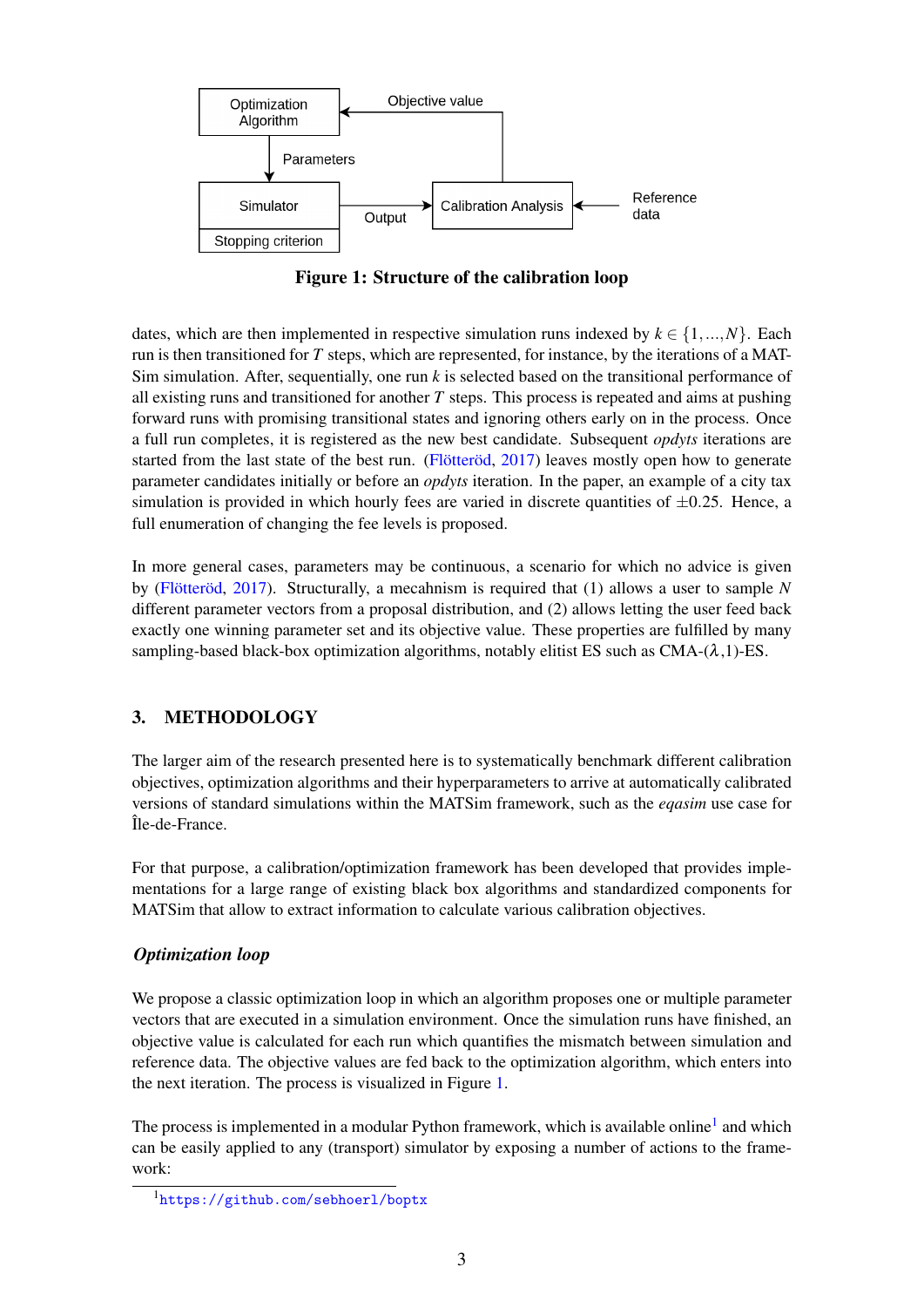<span id="page-3-0"></span>

Figure 2: Mode shares in MATSim and stopping criterion

- submit(id, parameters, information): A unique identifier (id) generated by the framework is passed to the simulation environment and asks it to start a new simulation with a vector of parameters chosen by the selected optimization algorithm. Furthermore, the algorithm may pass additional information. This field is especially useful for advanced use cases such as *opdyts* which uses the interface to start individual *T*-step transitions by passing the unique identifier of the previous (prematurely aborted) simulation to advance it further.
- get(id): The framework requests the simulation environment to return information on the simulation run. This call should block the system until a run has finished and return the objective value.
- clean(id): The framework requests the simulation environment to clean up any results of a previous simulation run because it is not needed anymore.

Currently, the framework provides a range of commonly used algorithms such as various random sampling approaches, elitist and non-elitist CMA-ES and NES, or SPSA. Especially, samplingbased methods are defined through dedicated interfaces which can then be used directly in *opdyts*.

### *Stopping criterion*

A crucial component that is implicitly part of the calibration loop is the stopping criterion that is used to decide when a simulation has finished. Today, MATSim simulations are usually run for an a priori fixed number of iterations. Often, researchers would simulate an initial baseline case, then wait until key metrics such as the overall mode share stabilize (as shown in Figure [2a](#page-3-0)) and note down the appropriate number of iterations. However, in an automated calibration loop, simulations need to be stopped such that simulations runs with different parameters (1) are as long as necessary to be comparable and not still in a transitional state when they are stopped, and (2) are as short as possible to save computational time. [\(Hörl, Becker, & Axhausen,](#page-8-9) [2021\)](#page-8-9) describe a computational stopping criterion that is adapted here. We propose to examine the overall mode share as the major output of an *eqasim* simulation using the following equations. We denote the share of any mode in iteration  $i \in \mathbb{N}$  as  $y_i \in \mathbb{R}$  and first smooth the value over a horizon  $S \in \mathbb{N}$  both left and right of *i*:

$$
s_i = \frac{1}{2S} \sum_{j=i-S}^{i+S} y_j
$$
 (1)

We then approximate the derivative of the mode share signal with a two-sided difference equation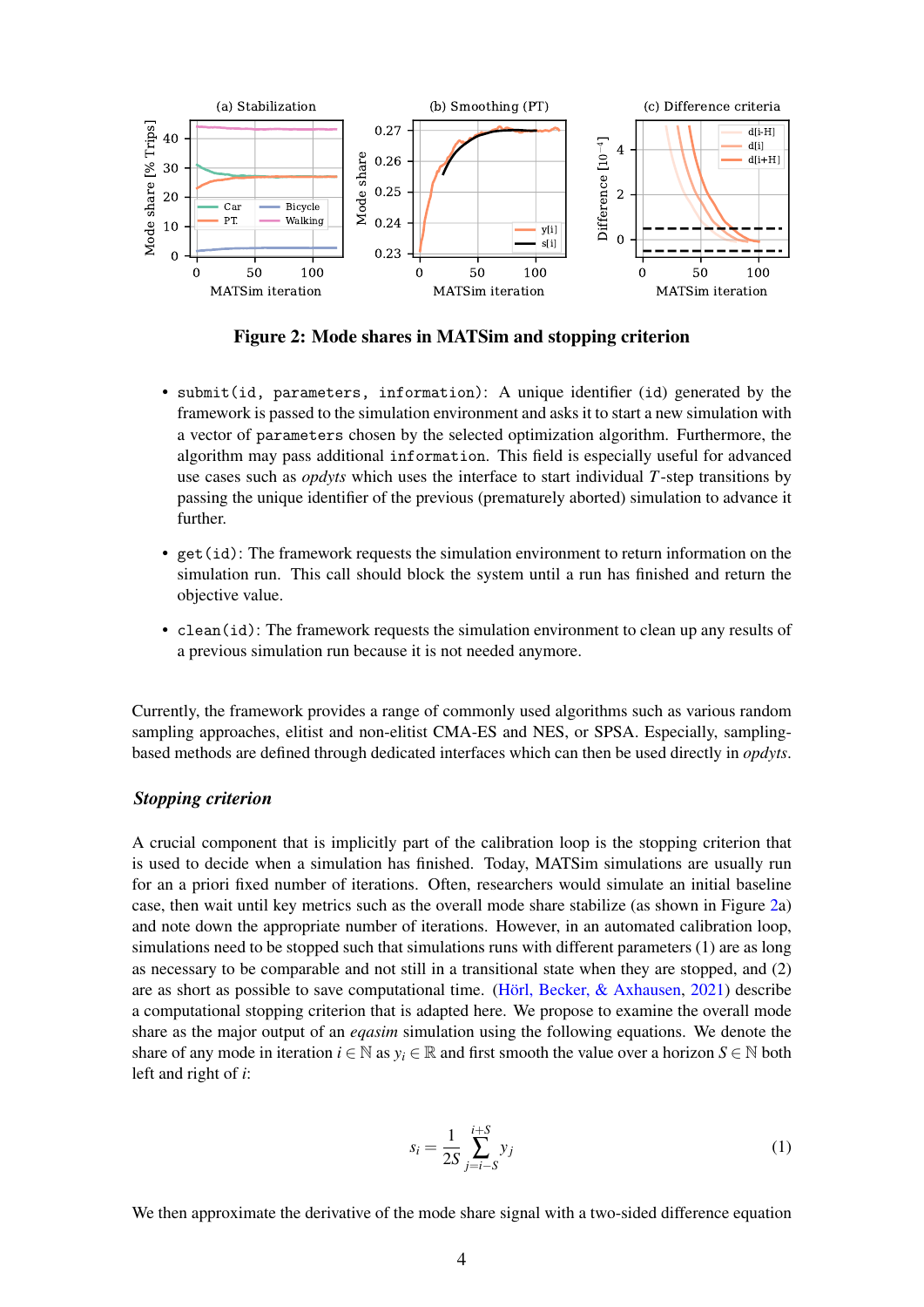with horizon  $H \in \mathbb{N}$ :

$$
d_i = \frac{s_{i+H} - s_{i-H}}{2H} \tag{2}
$$

We stop the simulation as soon as for any  $d_i$  three criteria hold. The horizon  $H$  is reused to check that the value  $d_i$  at the center, as well as  $d_{i-H}$  and  $d_{i+H}$  must not exceed a predefined threshold  $T \in \mathbb{R}^+$ :

$$
|d_{i+u}| \leq T \quad \forall \ u \in \{-H, 0, H\} \tag{3}
$$

Hence, if a simulation has already advanced until iteration  $I \in \mathbb{N}$ , valid values for  $d_{i+H}$  are only available for  $i < I - 2H - S$ , which also means that at least  $2H + S$  iterations of a simulation run need to be performed. In our experiments, we require that the condition be met for all transport modes. The process is visualized for one mode in Figure [2](#page-3-0) with  $S = 20$ ,  $H = 10$ , and a threshold of  $T = 0.5 \times 10^{-2} \times 10^{-2}$  requiring changes of less than 0.5% over a period of 100 iterations.

#### *Calibration objectives*

Three major objectives have been implemented in the MATSim-specific part of the framework that allow to compare the simulation with open and publicly available reference data for French use cases in terms of (1) mode shares, (2) network flows, (3) and travel times.

Information on network flows comes from the open data portal of the city of Paris, where flow information from all loop detectors are published on a daily basis. The reference network can be map-matched to the one used in the MATSim simulation, and the difference ∆*<sup>j</sup>* between reference and simulated counts can be calculated for all matchable road links *j*.

For travel time comparison, data from Uber Movements can be used, which gives hourly travel time information between fine-grained zones. The data can be compared by aggregating car flows in the simulation on the same origin-destination (OD) zones to calculate the offsets in travel times as  $\Delta_i$  for each OD pair *j*.

Finally, modal shares in the simulation can be compared with reference shares either from the National Household Travel survey (which is available as open data) or from the regional survey, which is available upon request. To avoid overfitting of the Multinomial Logit model that is used in our *eqasim* implementation with mode-specific constants, we are interested in shares by Euclidean distances. Figure [3](#page-5-0) visualizes the reference data, which shows that there is naturally a strong dependency of mode use on distance, which we aim to recover in our simulations. To define the mismatch, we divide all trips in increasingly large distance bins and note down the mode shares in each distance bin. The difference between simulation and reference is denoted as ∆*<sup>j</sup>* for each mode-distance bin *j*.

Finally, in all three cases, a single objective value  $J(\Delta)$  can be defined by using a norm of the mismatch vector, e.g.

$$
J(\Delta) = \sum_{j} |\Delta_j| \quad \text{or} \quad \sqrt{\sum_{j} \Delta_j^2} \quad \text{or} \quad \max_{j} {\{\Delta_j\}}
$$
 (4)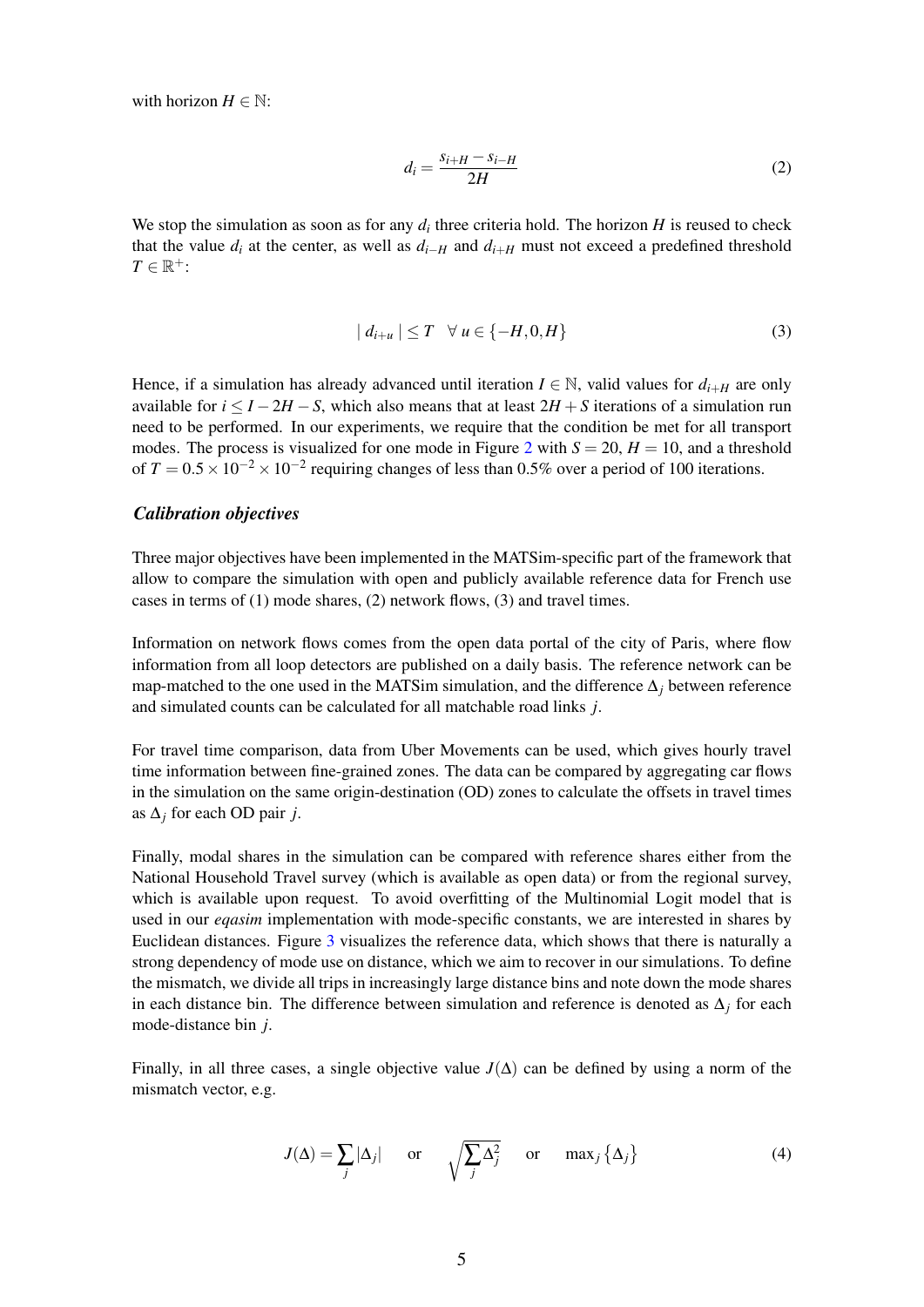<span id="page-5-0"></span>

Figure 3: Mode shares by Euclidean distance between simulation output (solid) and reference data (dotted)

#### *Parameters*

To guide the simulation, we currently expose the following parameters in our *eqasim* simulations:

- Mode choice parameters describe the parameters of the integrated Multinomial Logit model. The model structure and (manually) calibrated parameter values have been documented in [\(Hörl, Balac, & Axhausen,](#page-8-10) [2019\)](#page-8-10) for a case study of automated taxis in Paris.
- Link capacities are initially defined based on information from the underlying Open-StreetMap (OSM) network and the *pt[2](#page-5-1)matsim*<sup>2</sup> converter. The calibration parameters are given as scaling factors that are provided per OSM road category.
- Link freespeeds are also initially based on OpenStreetMap and can be controlled through calibration factors per OSM road category.

While other parameters can be added, the ones listed above can easily be defined using the current state of the Python framework that is wrapped around MATSim.

## 4. USE CASE

The present use case has the aim to demonstrate a relevant application of the proposed framework and to perform a benchmark between the bare  $CMA-(\lambda,1)$ -ES algorithm and its use within *opdyts*. In both cases, the ES algorithm is configured with the same hyperparameters and such that it proposes  $\lambda = 8$  samples. *Opdyts* is configured to perform transitions of  $T = 20$  iterations in MATSim.

As the calibration objective, we choose mode share by Euclidean distance with  $L_1$  norm, and we choose to calibrate the alternative-specific constants β*ASC*,*car*, β*ASC*,*bicycle*, and β*ASC*,*walk*, the marginal utility of travel time by *car* ( $\beta_{tt, car}$ ), and a uniform capacity scaling factor *s* for all road

<span id="page-5-1"></span><sup>2</sup><https://github.com/matsim-org/pt2matsim>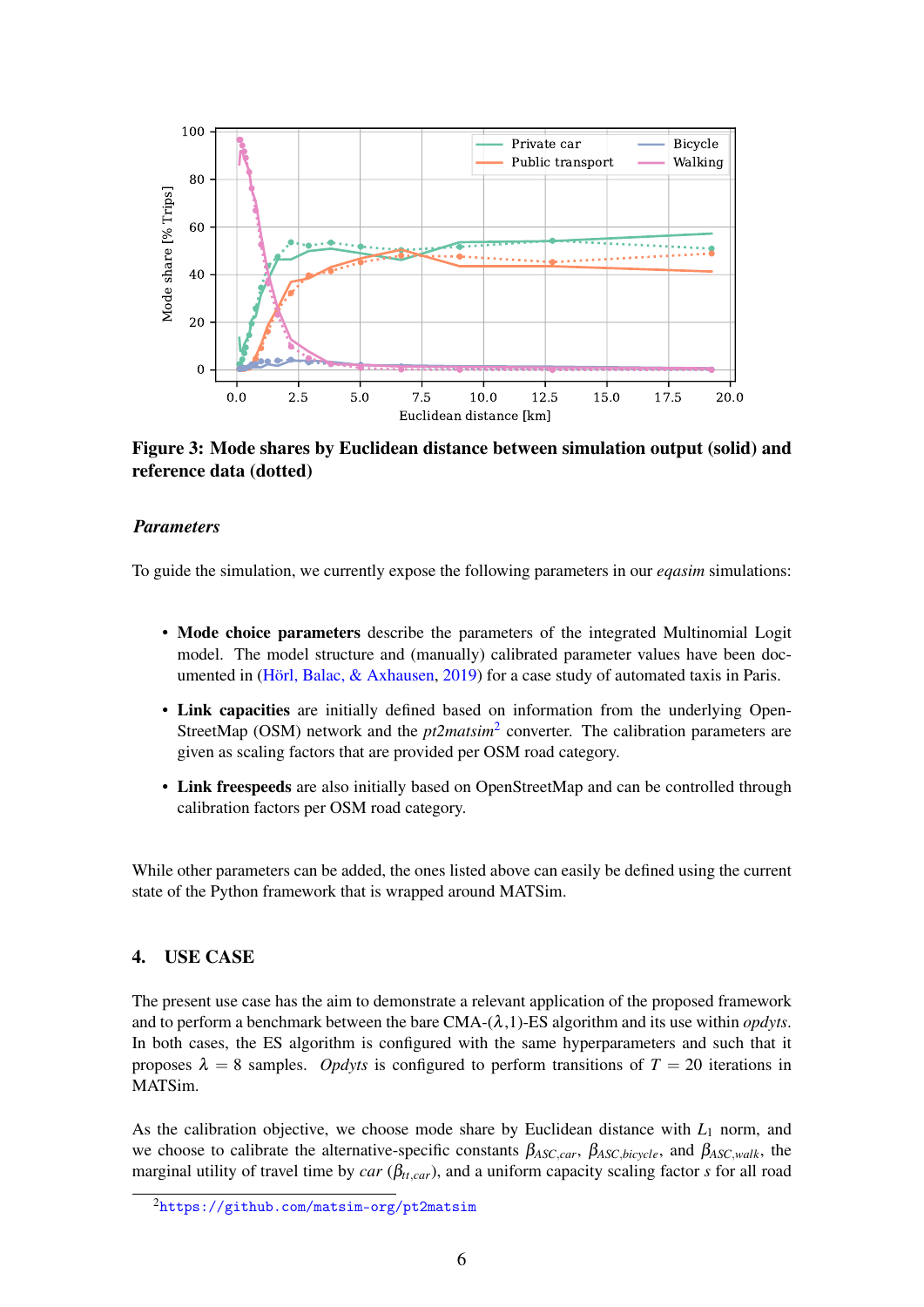<span id="page-6-0"></span>

Figure 4: Objective and parameter values for elitist CMA-ES

<span id="page-6-1"></span>

Figure 5: Comparison with accelerated calibration

links. For testing, we use a 1% sample of our synthetic population for Île-de-France and reset the initial parameter values to  $-0.1$  For better tractability,  $\beta_{tt, car}$  is rescaled by a factor of 10 and the capacity factor is initialized to 1.0.

Figure [4](#page-6-0) shows the calibration run for the elitist CMA-ES approach. On the left, the progression of the objective value is shown, while on the right, the evolution of the current best parameter combination is indicated. We can see how the algorithm efficiently performs a search for the best parameter combination. After about 75 iterations, the objective can not be improved further. Figure [3](#page-5-0) shows the final obtained mode shares in comparison to the reference values. Note that every iteration in Figure [4](#page-6-0) represents eight  $(\lambda)$  times about 120 to 160 MATSim iterations, depending on the individual choice by the stopping criterion.

Since *opdyts* operates on partial simulations, only a comparison in terms of *MATSim* iterations makes sense. Figure [5](#page-6-1) shows the direct comparison between the standard and accelerated case on the left. Clearly, *opdyts* is able to reduce the number of MATSim iterations, and, hence, the computational effort for the calibration by early dropping unpromising simulation runs. This behavior can be seen on the right in Figure [5](#page-6-1) where each color represents one parameter candidate. The runs are plotted such that, from a common starting point after each *opdyts* iteration, the evaluated runs are displayed in parallel. One can see that, initially, always a clear candidate can be identified early on, while at low objective values often multiple runs are transitioned for a while before a clear winner is identified.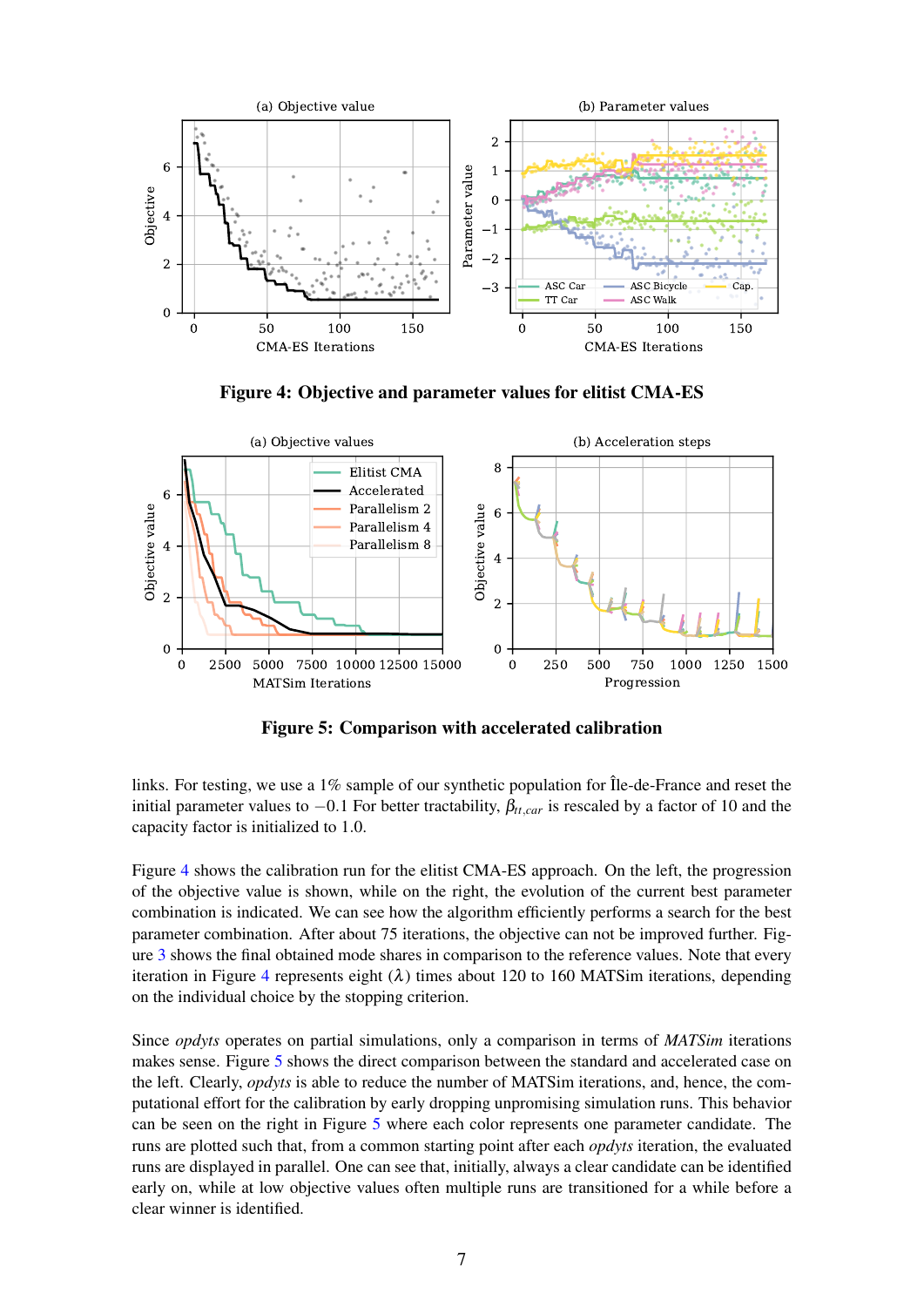Finally, it should be mentioned that the results shown in Figure [5](#page-6-1) are valid if we think of a sequential execution of both algorithms, i.e. all simulations are run after another, even when they are submitted in batch. However, the framework is able to perform MATSim runs in parallel if memory and computational power are sufficient. In fact, the experiments were performed on a machine that allows four MATSim runs in parallel. This means that the CMA- $(\lambda, 1)$ -ES algorithm effectively executes the first four and the second four runs of one iteration in batch. In contrary, in *opdyts*, only the first *T* MATSim iterations of each run are performed in parallel (as we need to know their initial performance), while the remaining transitions are necessarily performed sequentially. While we do not provide a direct comparison in runtime, as the calibrations have been performed on different machines, Figure [5](#page-6-1) compares the process when accounting for iterations that can be performed in parallel when either two, four, or eight runs fit into memory.

## 5. DISCUSSION

While the general applicability of the framework has been shown, particular aspects of the present approach need further discussion and research.

We have shown that the combination of *opdyts* and a sampling-based black-box optimization algorithm such as elitist CMA-ES is a viable way to speed up the calibration process. However, the sequential nature of *opdyts* can limit performance when computational resources are abundant. It would be interesting to reflect upon ways to further increase parallelism in *opdyts*, e.g. by running multiple, potentially communicating, chains of the algorithm in parallel.

Regarding the stopping criterion, the results in Figure [5](#page-6-1) indicate that further work is needed. While simulations should be stopped when their objective value has stabilized, some runs still exhibit slight transitional dynamics. This behavioral results from the fact that the stopping criterion in MATSim (overall mode shares) is not congruent with the objective calculated in the optimization loop (mode shares by distance). The stopping criterion in MATSim should, hence, be adapted to represent the objectives calculated in the surrounding Python wrapper.

For future work, a systematic benchmark of calibration objectives and algorithms is planned to give structured advice to researchers on how to configure the framework for specific use cases. These cases should also include applications to other simulators, such as SUMO.

Finally, additional calibration techniques can be added. Promising pathways can be found in Bayesian Optimization and surrogate modeling. Furthermore, multi-fidelity approaches, which can adaptively request information either for full-scale or computationally efficient down-sampled simulations, may speed up calibration processes.

# 6. CONCLUSION

In conclusion, we present a functional and ready-to-use framework for automatically calibrating well-defined large-scale agent-based transport simulations in France based on the *eqasim* framework. While the system already provides value for these specific cases, the framework can easily be extended to other simulators. In the future, it can be used to benchmark different combinations of calibration tasks and algorithms.

As a second insight, we propose a consistent way of using the *opdyts* method developed by [\(Flötteröd,](#page-8-6) [2017\)](#page-8-6) in the context of continuous parameter calibration, by connecting it with common black-box optimization algorithms from the facility of Evolutionary Search approaches. Our initial experiments show that *opdyts* is improving the computational efficiency, but that its benefits